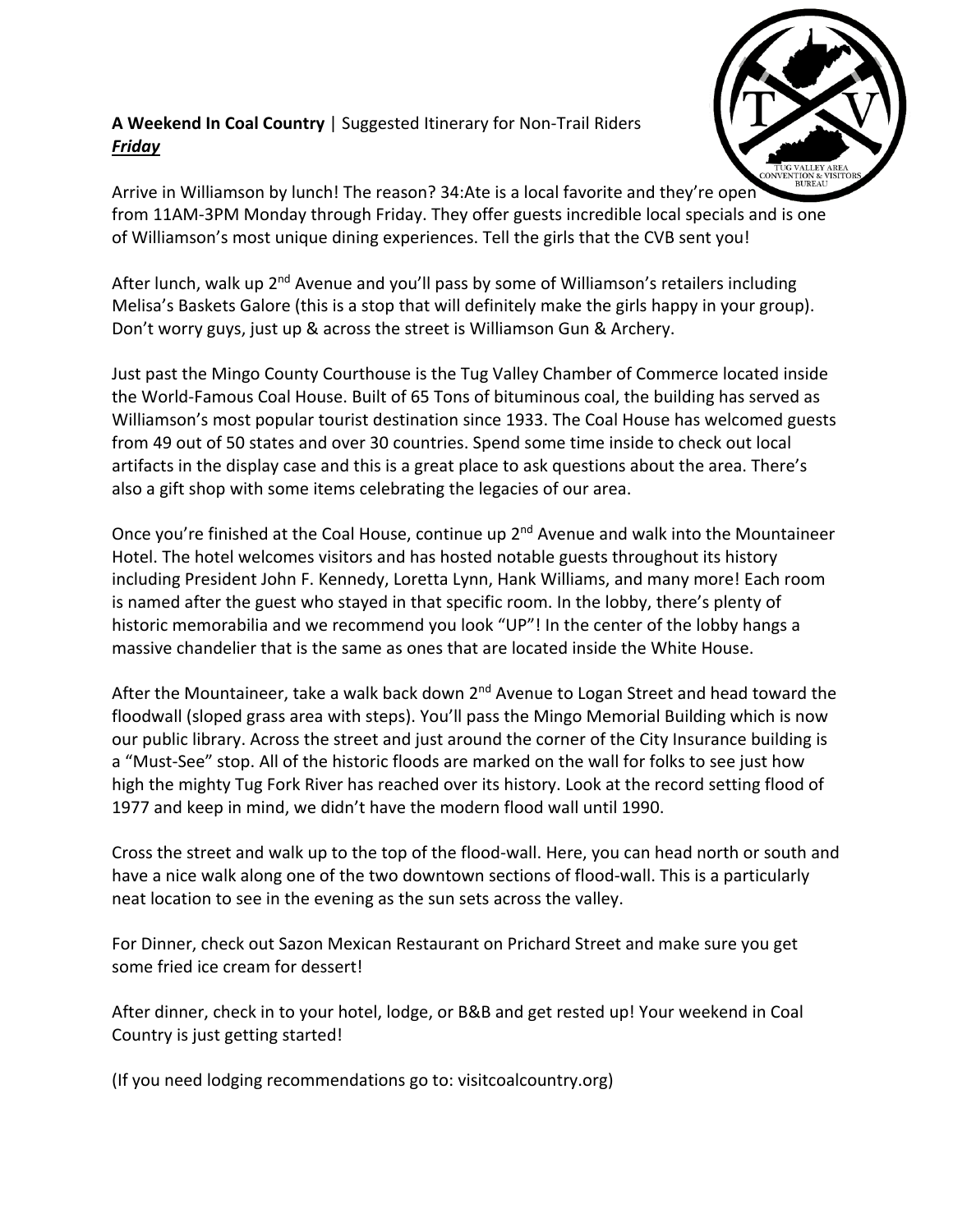## *Saturday*

Head to Tracks End restaurant on 2<sup>nd</sup> Avenue for a traditional made-to-order country breakfast.

If you're in town between May & October, head by the Williamson Farmers Market (located at the corner of 3<sup>rd</sup> Avenue & Harvey Street). Locally grown produce, honey, and handmade crafts can be found. There's often local musicians being featured and more!

After the Farmer's Market (or if you're here out of their season), hop in the car and head north on US-119 for 12.5 Miles. You're in for a real Mingo County adventure. Look for Rt. 65 North toward Lenore and you'll turn left off of US-119. At Lenore (2.8 Miles later), turn right onto county road 3/04. Before this was a county road, this was the main-line of the Norfolk & Western Railway. You'll pass over several single-lane railroad bridges and after 6.5 miles, you'll reach a hidden gem of Mingo County: Laurel Lake! The lake is a great place to get out and take in the sites and if you fish, definitely bring your tackle box.

Next, you'll jump back on county road 3/04 and continue to head past Laurel Lake toward the community of Dingess. As you come around the final curve, you'll see it right in-front of you: The Dingess Tunnel. This incredible feat of engineering opened in 1892 and is 3,327' Long (4/5 of mile). It was the main-line tunnel of the Norfolk & Western Railway from 1892 to 1904 and then became a single-lane highway tunnel in 1913 as it has remained to present day. Driving through the tunnel is one of the coolest experiences you can have while in "Coal Country" no matter when you're here. Be aware though, where it is a single lane tunnel, you can not enter until all oncoming traffic has passed entirely through. Once you travel through, you can turn around at the next intersection and head back toward Williamson on the way which you came in (Rt. 65 South and US-119 South).

On your way back into Williamson, watch for "Victory Lane" road on the left and pull off at Sport Stop Gas Station. Sport Stop offers daily specials for lunch and we highly recommend their pizza rolls, as well as any deserts they have on the day you're there!

After lunch (or grab your lunch to go, for a picnic), take a hike to Death Rock; Williamson's best scenic overlook! A map with parking/hiking information can be found on our website. The hike is not extremely difficult but takes around 1 Hour to  $1\,\%$  Hours to reach the top. Williamson sits at roughly 650' and Death Rock is above 1200' so the elevation profile is a quick climb! There's even a picnic table located at the top for your convenience!

Once you return off the mountain, head back to your lodging facility to get ready for dinner.

Saturday Night in Williamson means you'll be dining at Starter's Sports Bar & Grill, a local favorite and a "happening" place to be on Saturday Night. Be sure to have a Devil Anse beer while you're there and sometimes, there is live music performing.

Speaking of live music, afterwards head to Delbarton's Opry House for live country and bluegrass music which occurs every Saturday Night starting at 6PM!